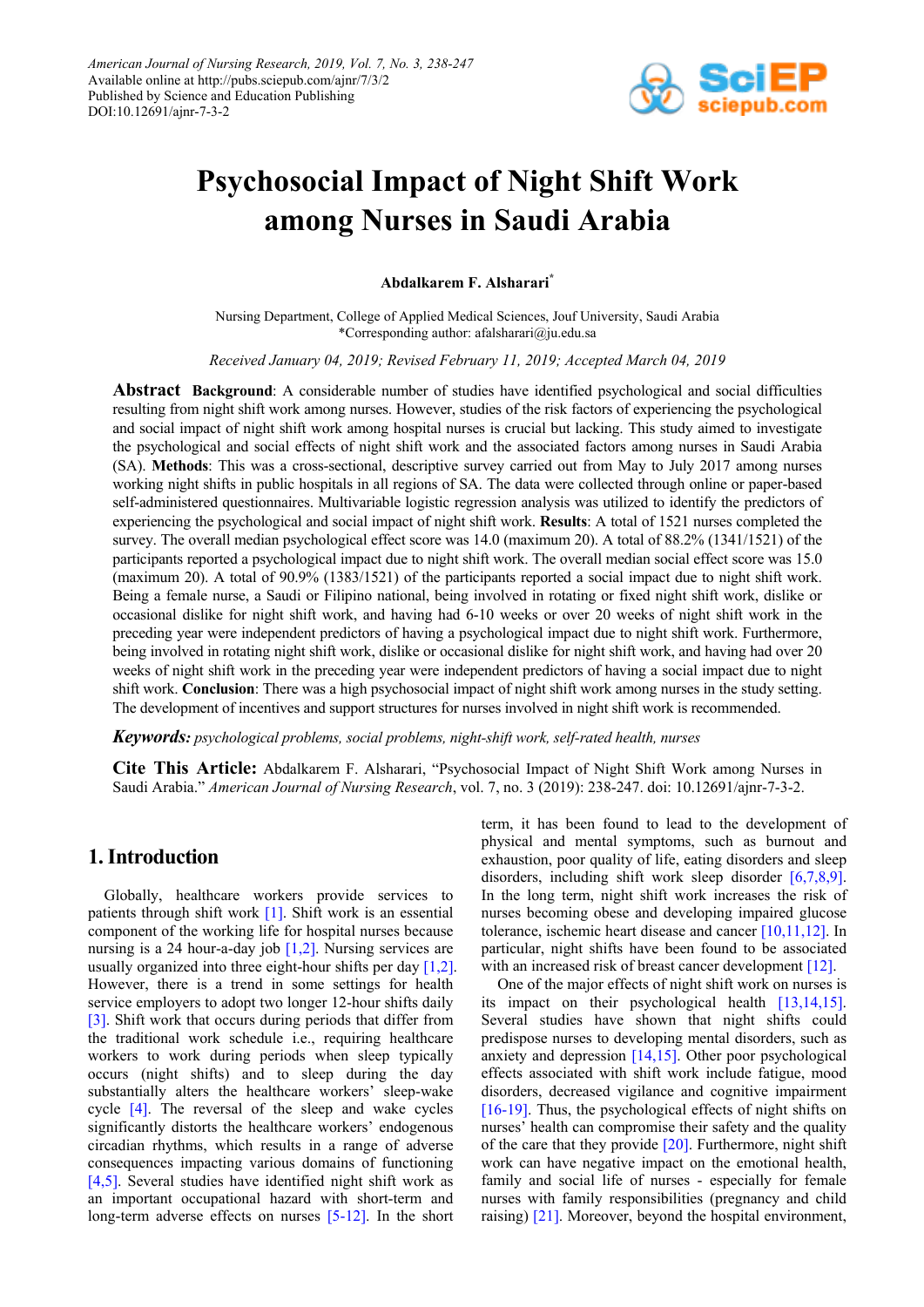night shift workers have been found to be at a higher risk of social isolation, probably due to their work schedules. Ferri et al. showed higher rates of psychological symptoms but lower rates of intimate partnership and job satisfaction among night shift nurses compared to day nurses in a study in Northern Italy [\[22\].](#page-9-7) In addition, Jensen et al., showed that almost a third of evening and night shift nurses in Denmark reported being socially isolated [\[23\].](#page-9-8) Moreover, there is a negative impact of night shift work on social engagement. In the United Kingdom (UK), an analysis of time dedicated to social participation showed that it was lower among night shift workers, including nurses [\[24\].](#page-9-9)

In the Middle East, few studies have specifically evaluated the psychosocial impact of night shift work on nurses. In a cross-sectional study in Palestine, Jaradat et al. (2018) determined that women doing shift work had greater levels of job distress than men did, but men had less job satisfaction [\[25\].](#page-9-10) In Iran, a qualitative study of 18 nurses working night shifts in four hospitals identified concerns with fulfilment of duties as wives and mothers [\[26\],](#page-9-11) while a survey of 243 female nurses in Turkey showed that work schedules and night shifts led to family conflicts and lowered life/job satisfaction [\[27\].](#page-9-12) In addition, a descriptive study of non-Saudi female nurses in Riyadh showed that 46.7% of nurses were overweight or obese, with nurses working night shifts reporting significantly higher levels of these conditions [\[28\].](#page-9-13) Self-rated assessment has been used as an indicator for all dimensions of health [\[29,30\].](#page-9-14) Studies have demonstrated that self- rated health or self- perceived health status is associated with job stress among nurses [\[29,30\].](#page-9-14) There is a need for a self-rating scale for the early detection of the psychological and social effects of night shift work among nurses as, while some have been used to evaluate the psychological and other effects of shift work [\[31,32\],](#page-9-15) only a few studies have specifically investigated the associated factors. This study's objective was to investigate the psychosocial impact of night shift work and its determinants among nurses in SA.

### **2. Methods**

### **2.1. Study Design and Area**

This was a cross-sectional, descriptive survey carried out from May to July 2017 among nurses working night shifts in public hospitals in all 13 regions of SA. All registered nurses who undertake shift work, including night shifts in public hospitals, in the country were included, apart from those with less than one year's work experience in the nursing profession.

### **2.2. Instrument**

The data were collected using a face-validated, self-administered internet/paper questionnaire designed for the purpose of the study following an extensive literature review. The questionnaire had three sections: demographics (13 questions), psychological effects of night shift work (five questions) and social effects of night shift work (five questions). The psychological effect section consisted of questions related to the nurses' attitudes, satisfaction with work schedules, feelings of depression and isolation while working night shifts, being mentally prepared for the night shift and their perception of the level of recognition accorded to nurses during the shift. Similarly, the social effect section covered questions related to the nurses being able to maintain social relationships, manage their homes and their families, family support, access to transportation while working night shifts and being able to maintain a routine social life balance. The questions consisted of positive statements that participants responded to using a 4-point Likert scale (strongly agree [\[1\],](#page-8-0) agree [\[2\],](#page-8-5) disagree [\[3\]](#page-8-1) and strongly disagree  $[4]$ ). A scoring system was applied, meaning that the higher the rating on the scale, the higher the psychological or social effect of the night shift work.

The study questionnaire was reviewed by a group of academics, senior nurses and public health practitioners who made minor modifications in its wording and content and who felt that the instrument had face validity. In addition, a pre-test was carried out among 20 nurses from one public hospital not used for the survey, which resulted in minor changes in the instrument.

### **2.3. Data Collection**

Following the ethical approval of the study by the local Committee of Bioethics in Jouf University (6/2-37-38), the questionnaire was distributed to nurses through nursing administration in public hospitals and was made available in two formats - paper-based and electronic form. The paper-based survey was distributed among nurses in their units, where they each completed a survey at a convenient time and returned it to a special box in the nursing administration department. Nurses who preferred the electronic version of the questionnaire completed it online using their mobile phone or a computer. A QR code and a web link were also distributed among nurses using the Qualtrics platform. The questionnaire was available in the English language and a complementary Arabic version was attached for greater convenience for Arabic-speaking nurses.

The nurses were recruited using personal mobile phone and email invitations with a link to the electronic survey. Nurses were encouraged to pass on invitations to peers through personal contact and social media groups, which are common among nurses in SA, in order to maximize participation. The Qualtrics platform was utilized to collect and manage the data and included a feature to prevent multiple contributions from the same participant. No personal identifying data were collected from the nurses. All survey questionnaires contained a front explanatory page about the study's aim and purpose and the contact number of the primary investigator. Nurses who completed and returned the surveys were assumed to have given consent for participation in the study.

### **2.4. Data Analysis**

The data were analyzed using SPSS version 24 (Armonk, NY: IBM Corp. USA). A composite summary score for each psychological and social effect scale was computed (minimum 5, maximum 20). The higher the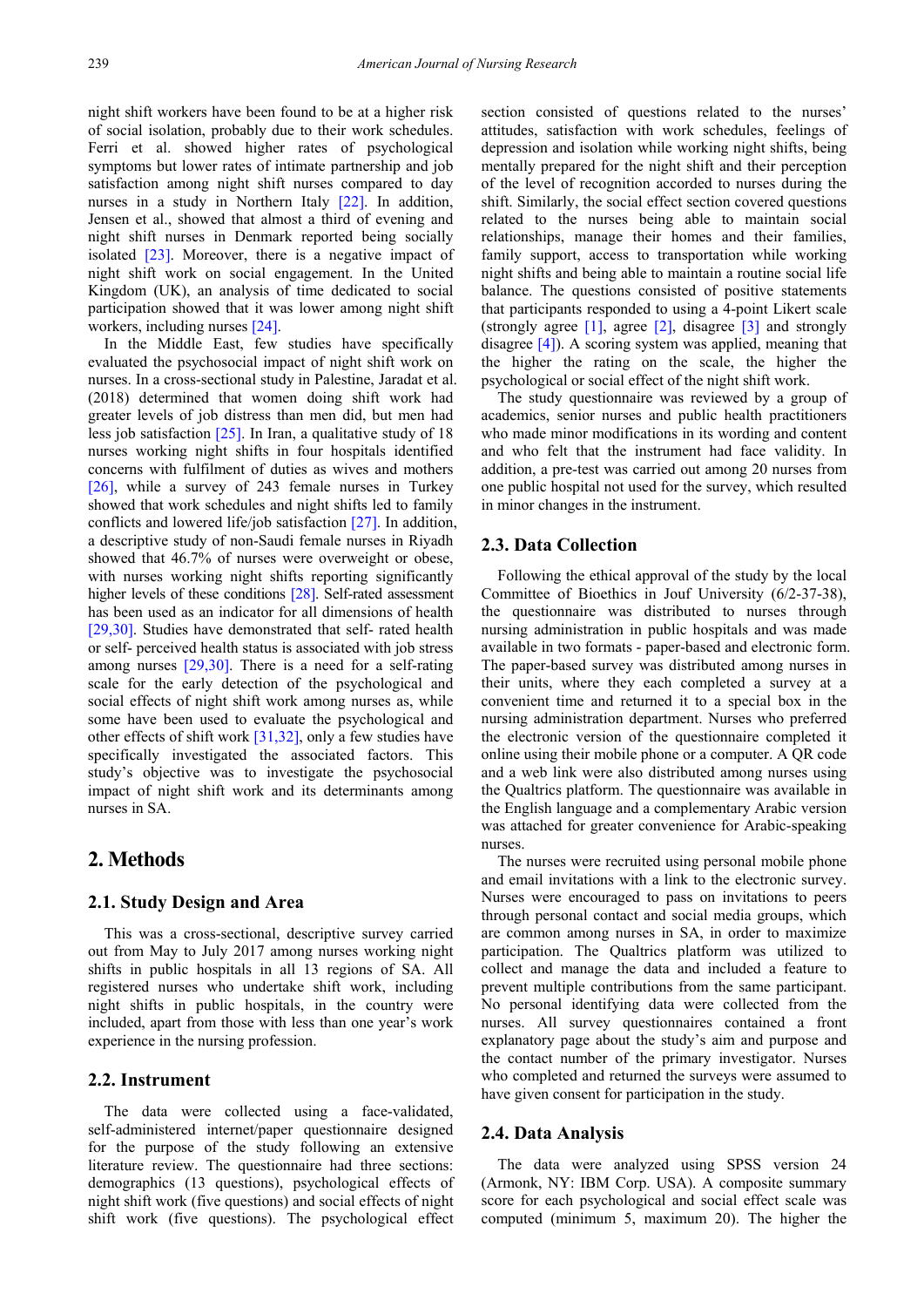score, the greater the impact was in each case. Participants with a score of >10 were considered to have psychological or social impacts in each case, while those with a score with ≤10 were considered to have no psychological or social impact from night shift work. Continuous variables were summarized as means  $(\pm$  standard deviation; SD) and median (range), while categorical variables were summarized as proportions. The normality of the totals of the psychological and social effect scores was assessed using the Shapiro-Wilk test and was found to be non-normally distributed. Categorical groups were compared using the  $\gamma$ 2 test for proportions. The differences between the median psychological and social effect scores according to the study participants' demographic characteristics were estimated using the Mann-Whitney test and the Kruskal-Wallis test (where appropriate). Multivariable logistic regression analyses were performed to determine the factors associated with the psychological and social impact of night shift work using the full model fits. In all cases, a two-sided P-value  $\leq 0.05$  was considered statistically significant.

## **3. Results**

### **3.1. The Participants' Sociodemographic Profile**

A total of 1638 nurses participated in the survey, of which 1521 nurses had no missing data in their questionnaire and were retained for analysis. The participants' sociodemographic characteristics are as shown i[n Table 1.](#page-2-0)

The majority of the participants belonged to the 21-30 years (55.1% - 838/1521) and 31-40 years (40.0% - 608/1521) age groups and 51.8% (788/1521) were males. A total of 92.4% (1406/1521) of the participants were Saudi nationals, 66.1% (1005/1521) were married and 94.9% (1443/1521) were Muslims. In addition, most of the nurses had either a diploma (58.4% - 888/1521) or a bachelor's degree (33.8% - 514/1521); 53.0% (807/1521) of the participants had one to six years work experience and 73.4% (1117/1521) were staff nurses. A total of 26.1% (397/1521) of the participants worked in the emergency unit. The study included participants from all 13 regions of SA, with Makkah (21.7% - 330/1521) and Asser (17.0% - 258/1521) having the highest proportion of cases [\(Table 1\)](#page-2-0).

Furthermore, 75.1% (1142/1521) of the nurses indicated that they were involved in rotating night shift work, where a nurse works the night shift for two or three days in a row and then changes to other work shifts during the week. The remainder worked either fixed night shifts (10.8% - 165/1521), where a nurse is involved in continuous night shift work for one week, or floating night shifts  $(14.1\% - 214/1521)$ , where a nurse is asked to occasionally do night shift work as needed. In addition, only 15.5% (236/1521) of the nurses indicated that they liked night shift work, while the remainder indicated that they disliked it (49.1% - 747/1521) or preferred it occasionally (35.4% - 538/121). Almost a quarter (24.5% - 373/1521) had worked more than 20 weeks of night shifts in the year preceding the survey.

<span id="page-2-0"></span>

| Variable                 | Characteristics     | Frequency | Percentage        |
|--------------------------|---------------------|-----------|-------------------|
| Age group (years)        | $21 - 30$           | 838       | 55.1              |
|                          | $31 - 40$           | 608       | 40.0              |
|                          | $41 - 50$           | 65        | 4.3               |
|                          | $>50$               | 10        | $0.7\,$           |
| Gender                   | Male                | 788       | 51.8              |
|                          | Female              | 733       | 48.2              |
| <b>Nationality</b>       | Saudi               | 1406      | 92.4              |
|                          | Philippines         | 60        | 3.9               |
|                          | India               | 36        | 2.4               |
|                          | Others              | 19        | 1.2               |
| <b>Marital</b> status    | Married             | 1005      | 66.1              |
|                          | Single              | 466       | 30.6              |
|                          | Divorced            | 37        | 2.4               |
|                          | Separated           | 13        | 0.9               |
| Religion                 | Muslim              | 1443      | 94.9              |
|                          | Christian           | 64        | $\overline{4.2}$  |
|                          | Others              | 14        | 0.9               |
| <b>Education</b>         | Diploma             | 888       | 58.4              |
|                          | Bachelor's degree   | 514       | 33.8              |
|                          | Postgraduate        |           |                   |
|                          | diploma             | 82        | 5.4               |
|                          | Master's            |           |                   |
|                          | degree/PhD          | 37        | 2.4               |
| Work experience (years)  | $1 - 3$             | 405       | 26.6              |
|                          | $4 - 6$             | 402       | 26.4              |
|                          | $7 - 10$            | 363       | 23.9              |
|                          | >10                 | 351       | 23.1              |
| <b>Nursing position</b>  | Staff nurse         | 1117      | 73.4              |
|                          | In-charge nurse     | 194       | 12.8              |
|                          | Nursing supervisor  | 210       | $13.\overline{8}$ |
| <b>Work department</b>   | Emergency           | 397       | 26.1              |
|                          | Intensive care unit | 148       | 9.7               |
|                          | Surgical            | 130       | 8.5               |
|                          | Medical             | 138       | 9.1               |
|                          | Obstetrics &        |           |                   |
|                          | Gynecology          | 113       | 7.4               |
|                          | Pediatrics          | 81        | 5.3               |
|                          | Other               | 514       | 33.8              |
| <b>Region</b>            | Makkah              | 330       | 21.7              |
|                          | Madina              | 91        | 6.0               |
|                          | Riyadh              | 130       | 8.5               |
|                          | Eastern region      | 139       | 9.1               |
|                          | Qassim              | 75        | 4.9               |
|                          | Hail                | 23        | $\overline{1.5}$  |
|                          | Aljouf              | 73        | 4.8               |
|                          | Fabuk               | 120       | 7.9               |
|                          | Northern borders    | 126       | 8.3               |
|                          | Asser               | 258       | 17.0              |
|                          | Baha                | 6         | 0.4               |
|                          | Jazan               | 104       | 6.8               |
|                          | Najran              | 46        | 3.0               |
| Night shift pattern      | Rotating            | 1142      | 75.1              |
|                          | Fixed               | 165       | 10.8              |
|                          | Floating            | 214       | 14.1              |
| Likes night shift work   | Yes                 | 236       | 15.5              |
|                          | No                  | 747       | 49.1              |
|                          | Sometimes           | 538       | 35.4              |
| Night shifts done in the |                     |           |                   |
| past one year (weeks)    | $1 - 5$             | 176       | 11.6              |
|                          | $6 - 10$            | 164       | 10.8              |
|                          | $11 - 20$           | 267       | 17.6              |
|                          | >20                 | 373       | 24.5              |
|                          | I cannot remember   | 541       | 35.6              |
|                          |                     |           |                   |

#### **Table 1. Sociodemographic Characteristics of the Participants (N=1521)**

# **3.2. Psychological and Social Effects of Night Shift Work**

The nurses' responses to the questions regarding the psychological and social effects of night shift work are as shown in [Table 2.](#page-3-0)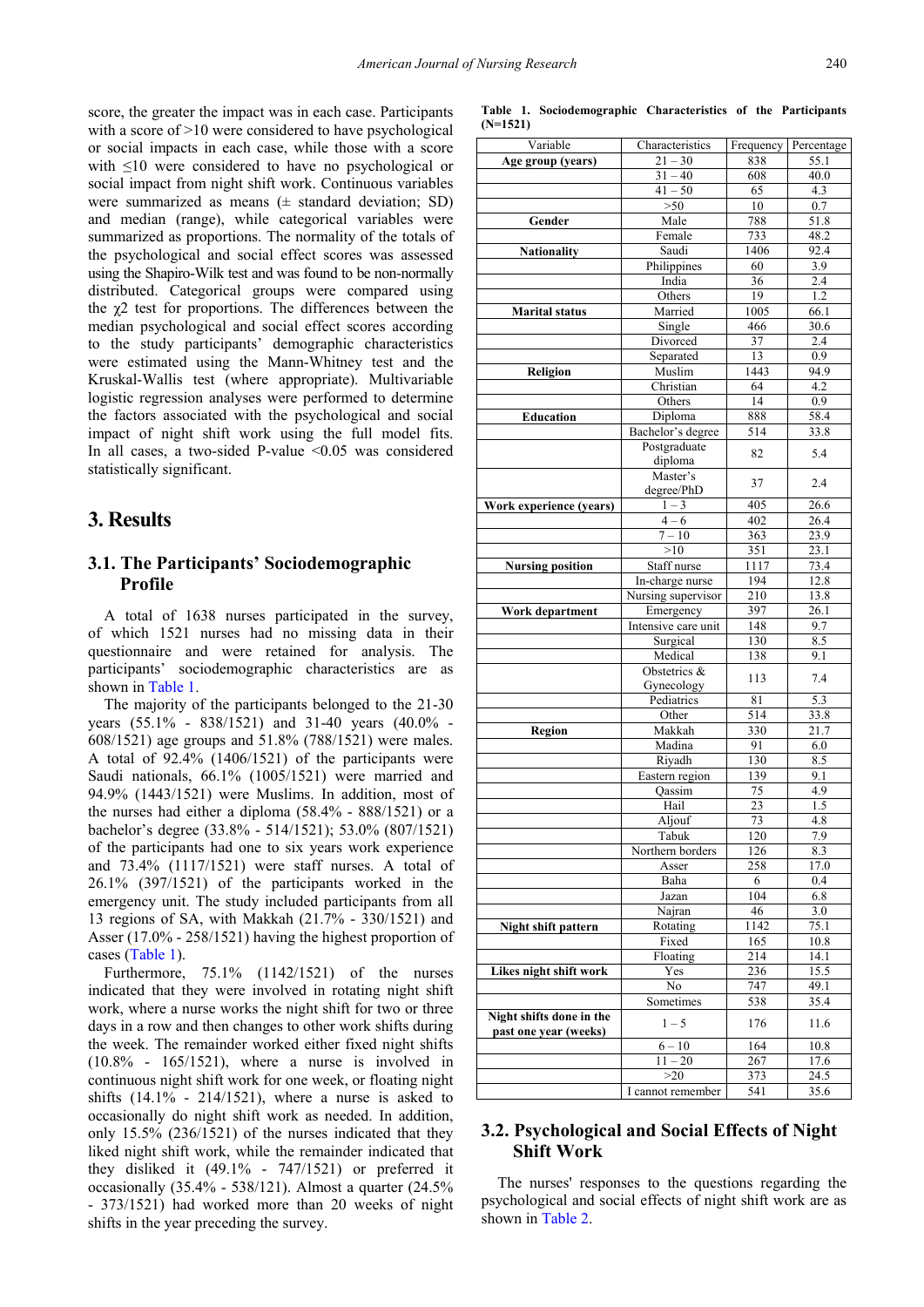<span id="page-3-0"></span>

| <b>Variable</b>                                                                                     | <b>Strongly</b><br>Agree | Agree      | <b>Disagree</b> | <b>Strongly</b><br><b>Disagree</b> | Mean score |
|-----------------------------------------------------------------------------------------------------|--------------------------|------------|-----------------|------------------------------------|------------|
|                                                                                                     | $n$ (%)                  | $n$ (%)    | $n$ (%)         | $n$ (%)                            | $\pm SD$   |
| <b>Psychological Effect</b>                                                                         |                          |            |                 |                                    |            |
| I can maintain a positive attitude and behavior during night<br>shift work.                         | 113(7.4)                 | 762(50.1)  | 418(27.5)       | 228(15.0)                          | 2.5(0.8)   |
| I am satisfied with my night work schedule.                                                         | 44(2.9)                  | 447 (29.4) | 581 (38.2)      | 449 (29.5)                         | 2.9(0.8)   |
| I don't feel depressed and isolated when working night shifts.                                      | 84 (5.5)                 | 439 (28.9) | 547 (36.0)      | 451 (29.7)                         | 2.9(0.9)   |
| I am mentally prepared so I can make the right decisions<br>during night shift work.                | 104(6.8)                 | 695 (45.7) | 481 (31.6)      | 241 (15.8)                         | 2.6(0.8)   |
| Night shift nurses get enough recognition and appreciation<br>compared to day shift nurses.         | 53 $(3.5)$               | 224(14.7)  | 502(33.0)       | 742 (48.8)                         | 3.3(0.8)   |
| <b>Social Effect</b>                                                                                |                          |            |                 |                                    |            |
| I am able to maintain social relationships when working night<br>shifts (e.g. family, friends).     | 30(2.0)                  | 232(15.3)  | 534(35.1)       | 725(47.7)                          | 3.3(0.8)   |
| I can manage my home and attend to my family needs when<br>working night shifts.                    | 33(2.2)                  | 276(18.1)  | 559 (36.8)      | 653(42.9)                          | 3.2(0.8)   |
| My family understand my night schedule and supports me.                                             | 83 (5.5)                 | 568 (37.3) | 492 (32.3)      | 378 (24.9)                         | 2.8(0.9)   |
| Home-Work transportation is handy (easy) when working<br>night shifts.                              | 100(6.6)                 | 504(33.1)  | 446 (29.3)      | 471 (31.0)                         | 2.9(0.9)   |
| I can manage my routine activities and social life (Prayers,<br>sports, shopping, festivals, etc.). | 49(3.2)                  | 266(17.5)  | 565 (37.1)      | 641(42.1)                          | 3.2(0.8)   |

**Table 2. Participants' Level of Agreement with the Psychological and Social Effects of Night Shift Work**

\*Scores: strongly agree  $[1]$ , agree  $[2]$ , disagree  $[3]$ , strongly disagree  $[4]$ ; SD = Standard deviation.

The responses showed that their perception that: "*Night shift nurses get enough recognition and appreciation compared to day shift nurses*" (Mean 3.3; SD 0.8) ranked highest and their ability to maintain a positive attitude ranked lowest (Mean 2.5; SD 0.8) in their rating of the psychological effects of night shift work. [Table 2](#page-3-0) also reports on the social effects of night shift work. This showed that: "*I am able to maintain social relationships when working night shifts (e.g. family,* 

*friends)*" (Mean 3.3; SD 0.8) ranked highest and family support, which read thus: "*My family understand my night schedule and support me*" (Mean 2.8; SD 0.9) ranked lowest in their rating of the social effects of night shift work.

The median (mean) overall scores (minimum 5, maximum 20) of the psychological and social effects of night shift work according to the nurses' demographic profile are as shown in [Table 3.](#page-3-1)

<span id="page-3-1"></span>

|                       | <b>Psychological impact</b> |                |         | Social impact |                |         |
|-----------------------|-----------------------------|----------------|---------|---------------|----------------|---------|
|                       | Mean                        | Median (range) | P-value | Mean          | Median (range) | P-value |
| Age group (years)     |                             |                | < 0.001 |               |                | < 0.001 |
| $21 - 30$             | 14.3                        | 14.0(5, 20)    |         | 15.5          | 15.0(5, 20)    |         |
| $31 - 40$             | 14.2                        | 14.0(5, 20)    |         | 15.3          | 15.0(5, 20)    |         |
| $41 - 50$             | 12.8                        | 12.0(8, 20)    |         | 14.0          | 14.0(5, 20)    |         |
| >50                   | 11.1                        | 11.0(5, 20)    |         | 10.6          | 10.5(5, 13)    |         |
| Gender                |                             |                | 0.003   |               |                | < 0.001 |
| Male                  | 13.9                        | 14.0(5, 20)    |         | 14.8          | 15.0(5, 20)    |         |
| Female                | 14.5                        | 14.0(5, 20)    |         | 15.8          | 16.0(5, 20)    |         |
| <b>Nationality</b>    |                             |                | < 0.001 |               |                | < 0.001 |
| Saudi                 | 14.4                        | 14.0(5, 20)    |         | 15.5          | 15.0(5, 20)    |         |
| Philippines           | 11.8                        | 11.5(9, 17)    |         | 12.5          | 12.0(9, 20)    |         |
| India                 | 11.4                        | 11.0(7, 16)    |         | 12.1          | 12.0(7, 17)    |         |
| Others                | 12.5                        | 11.0(9, 20)    |         | 13.1          | 13.0(7, 18)    |         |
| <b>Marital Status</b> |                             |                | 0.002   |               |                | 0.023   |
| Married               | 14.4                        | 14.0(5, 20)    |         | 15.4          | 15.0(5, 20)    |         |
| Single                | 13.7                        | 13.0(5, 20)    |         | 15.0          | 15.0(5, 20)    |         |
| Divorced              | 14.2                        | 14.0(10, 19)   |         | 15.2          | 15.0(10, 20)   |         |
| Separated             | 13.9                        | 14.0(5, 18)    |         | 13.7          | 13.0(10, 20)   |         |
| Religion              |                             |                | < 0.001 |               |                | < 0.001 |
| Muslim                | 14.3                        | 14.0(5, 20)    |         | 15.5          | 15.0(5, 20)    |         |
| Christian             | 11.4                        | 11.0(7, 20)    |         | 12.0          | 12.0(7, 20)    |         |
| Others                | 12.3                        | 12.0(9, 16)    |         | 13.1          | 13.5(10, 17)   |         |

**Table 3. Mean Overall Scores of the Psychosocial Effects of Night Shift Work According to the Participants' Sociodemographic Characteristics**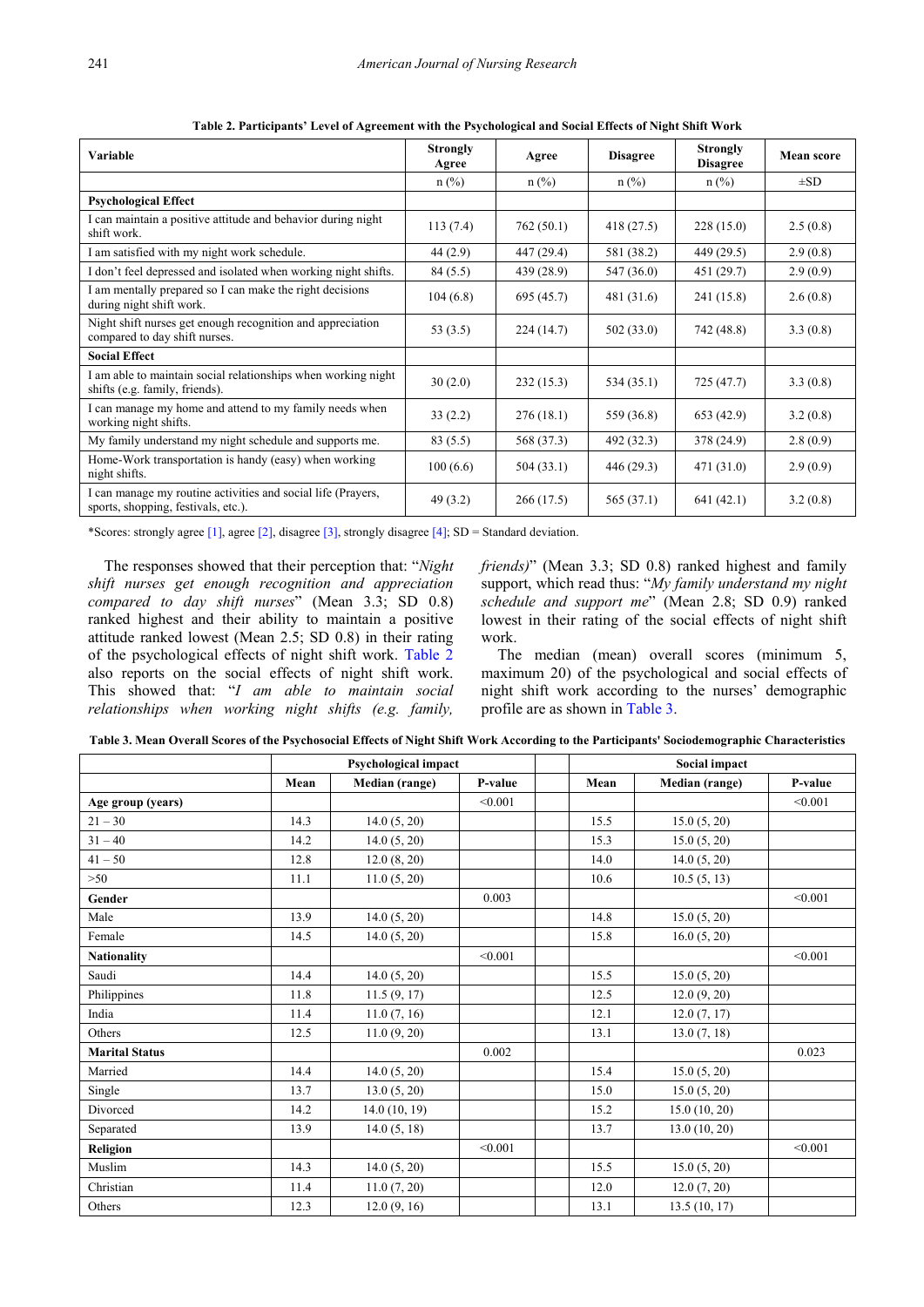|                                                   | Psychological impact |                |         | <b>Social impact</b> |                |         |
|---------------------------------------------------|----------------------|----------------|---------|----------------------|----------------|---------|
|                                                   | Mean                 | Median (range) | P-value | Mean                 | Median (range) | P-value |
| <b>Education</b>                                  |                      |                | < 0.001 |                      |                | < 0.001 |
| Diploma                                           | 14.5                 | 14.0(5, 20)    |         | 15.6                 | 16.0(5, 20)    |         |
| Bachelor's degree                                 | 13.7                 | 13.0(5, 20)    |         | 14.9                 | 15.0(5, 20)    |         |
| Postgraduate diploma                              | 14.0                 | 14.0(6, 20)    |         | 15.2                 | 15.0(5, 20)    |         |
| Master's degree/PhD                               | 13.2                 | 13.0(5, 20)    |         | 14.1                 | 14.0(5, 20)    |         |
| Work experience (years)                           |                      |                | < 0.001 |                      |                | 0.019   |
| $1 - 3$                                           | 13.7                 | 13.0(5, 20)    |         | 15.0                 | 15.0(5, 20)    |         |
| $4 - 6$                                           | 14.6                 | 14.0(5, 20)    |         | 15.6                 | 16.0(5, 20)    |         |
| $7 - 10$                                          | 14.4                 | 14.0(5, 20)    |         | 15.5                 | 16.0(6, 20)    |         |
| $>10$                                             | 14.0                 | 14.0(5, 20)    |         | 15.0                 | 15.0(5, 20)    |         |
| <b>Nursing position</b>                           |                      |                | 0.018   |                      |                | 0.026   |
| Staff nurse                                       | 14.3                 | 14.0(5, 20)    |         | 15.4                 | 15.0(5, 20)    |         |
| In-charge nurse                                   | 13.9                 | 13.5(5, 20)    |         | 15.1                 | 15.0(5, 20)    |         |
| Nursing supervisor                                | 13.7                 | 14.0(5, 20)    |         | 14.7                 | 15.0(5, 20)    |         |
| Department                                        |                      |                | < 0.001 |                      |                | < 0.001 |
| Emergency                                         | 13.6                 | 13.0(6, 20)    |         | 14.7                 | 15.0(5, 20)    |         |
| Intensive care unit                               | 13.9                 | 14.0(6, 20)    |         | 15.4                 | 15.0(5, 20)    |         |
| Surgical                                          | 14.5                 | 14.0(5, 20)    |         | 15.7                 | 16.0(5, 20)    |         |
| Medical                                           | 14.7                 | 15.0(7, 20)    |         | 15.5                 | 15.0(5, 20)    |         |
| Obstetrics & Gynecology                           | 15.0                 | 15.0(5, 20)    |         | 16.1                 | 17.0(5, 20)    |         |
| Pediatrics                                        | 15.0                 | 15.0(9, 20)    |         | 16.4                 | 17.0(6, 20)    |         |
| Other                                             | 14.2                 | 14.0(5, 20)    |         | 15.2                 | 15.0(5, 20)    |         |
| <b>Region</b>                                     |                      |                | < 0.001 |                      |                | < 0.001 |
| Makkah                                            | 13.9                 | 13.0(5, 20)    |         | 15.1                 | 15.0(5, 20)    |         |
| Madina                                            | 14.0                 | 13.0(6, 20)    |         | 14.9                 | 15.0(5, 20)    |         |
| Riyadh                                            | 13.7                 | 14.0(5, 20)    |         | 14.9                 | 15.0(5, 20)    |         |
| Eastern region                                    | 14.8                 | 14.0(6, 20)    |         | 15.7                 | 16.0(6, 20)    |         |
| Qassim                                            | 13.8                 | 13.0(5, 20)    |         | 15.2                 | 15.0(5, 20)    |         |
| Hail                                              | 15.6                 | 16.0(11, 20)   |         | 16.7                 | 17.0(10, 20)   |         |
| Aljouf                                            | 14.1                 | 14.0(5, 20)    |         | 15.2                 | 15.0 (7, 20)   |         |
| Tabuk                                             | 15.1                 | 15.0(5, 20)    |         | 15.9                 | 16.0(5, 20)    |         |
| Northern borders                                  | 14.7                 | 15.0(5, 20)    |         | 15.8                 | 16.0(5, 20)    |         |
| Asser                                             | 14.3                 | 14.0(7, 20)    |         | 15.5                 | 16.0(6, 20)    |         |
| Baha                                              | 15.2                 | 15.0(13, 18)   |         | 17.0                 | 16.5(15, 20)   |         |
| Jazan                                             | 14.1                 | 14.0(7, 20)    |         | 15.3                 | 15.0(5, 20)    |         |
| Najran                                            | 11.4                 | 11.0(7, 16)    |         | 12.3                 | 12.0(9, 19)    |         |
| Night shift pattern                               |                      |                | < 0.001 |                      |                | 0.014   |
| Rotating                                          | 14.4                 | 14.0(5, 20)    |         | 15.4                 | 15.0(5, 20)    |         |
| Fixed                                             | 13.7                 | 13.0(5, 20)    |         | 14.6                 | 14.0(5, 20)    |         |
| Floating                                          | 13.5                 | 13.5(5, 20)    |         | 14.9                 | 15.0(5, 20)    |         |
| Likes night shift work                            |                      |                | < 0.001 |                      |                | < 0.001 |
| Yes                                               | 11.5                 | 11.0(5, 20)    |         | 12.4                 | 12.0(5, 20)    |         |
| No                                                | 15.7                 | 16.0(6, 20)    |         | 16.7                 | 17.0(5, 20)    |         |
| Sometimes                                         | 13.2                 | 13.0(5, 20)    |         | 14.6                 | 14.0(5, 20)    |         |
| Night shifts done in the past one<br>year (weeks) |                      |                | < 0.001 |                      |                | < 0.001 |
| $1 - 5$                                           | 13.1                 | 13.0(5, 20)    |         | 14.4                 | 14.0(5, 20)    |         |
| $6 - 10$                                          | 13.5                 | 13.0(6, 20)    |         | 14.6                 | 15.0(6, 20)    |         |
| $11 - 20$                                         | 14.3                 | 14.0(5, 20)    |         | 15.3                 | 15.0(5, 20)    |         |
| >20                                               | 15.7                 | 15.0(6, 20)    |         | 14.8                 | 16.0(5, 20)    |         |
| I cannot remember                                 | 14.2                 | 14.0(5, 20)    |         | 15.5                 | 15.0(5, 20)    |         |

The overall median psychological effect score was 14.0 (maximum 20). The median scores for the psychological effects of night shift work were higher in younger nurses compared to older ones  $(14.0 \text{ vs. } 11.0; \text{ P} < 0.001)$ , higher in females  $(P = 0.003)$ , higher in Saudi nationals compared to non-Saudi nurses (median 14.0 vs. 11.0; P<0.001) and higher among nurses who were married compared to those who were single (median 14,0 vs. 13.0;  $P = 0.002$ ). Furthermore, the median scores for the psychological effects of night shift work were higher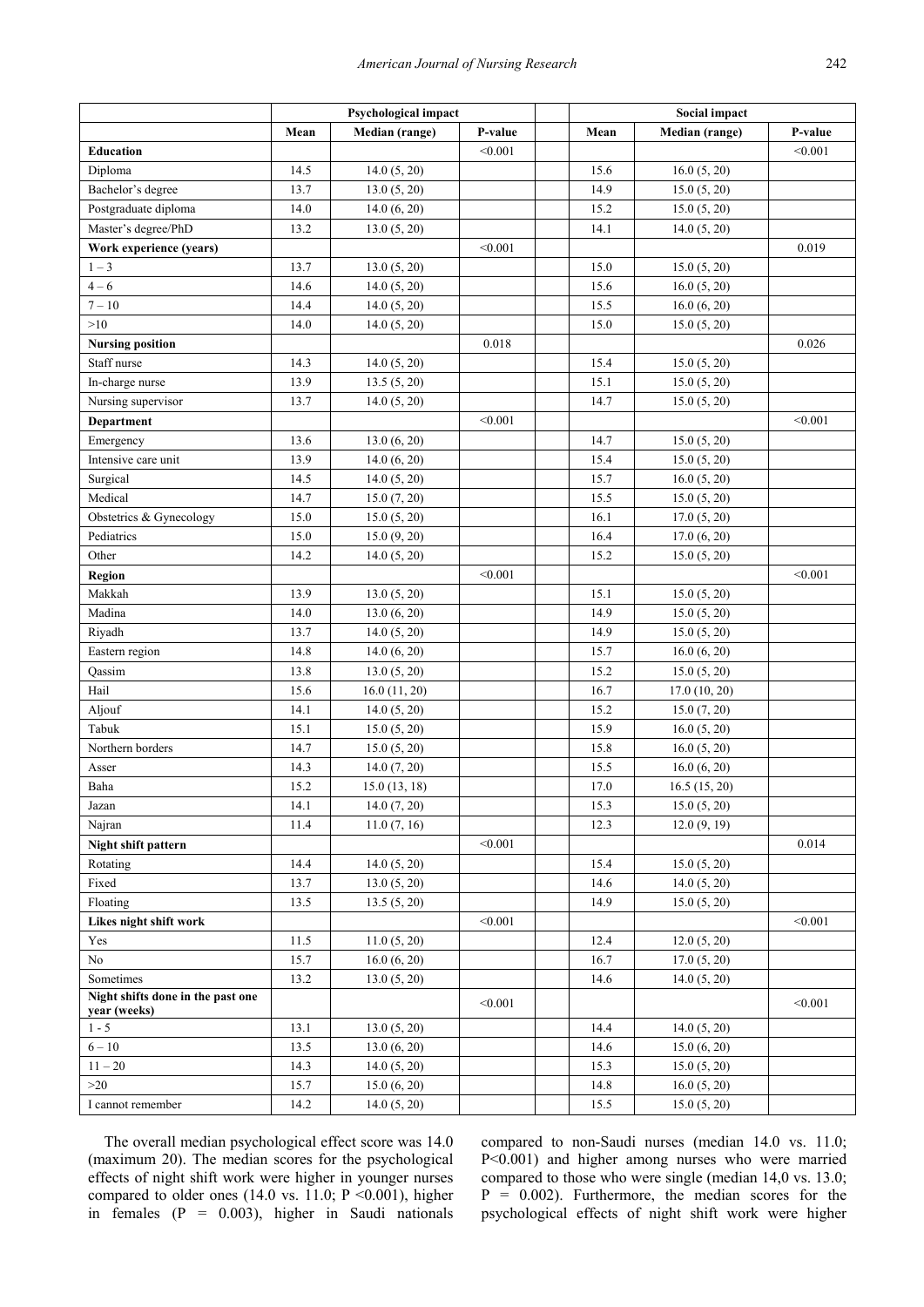among Muslim nurses ( $P \le 0.001$ ), nurses with a diploma qualification ( $P \le 0.001$ ), with more years of work experience  $(P \le 0.001)$  and staff nurses  $(P = 0.018)$ . In addition, the median scores for the psychological effects of night shift work were higher among nurses in the medical, surgical and obstetrics and gynecology departments compared with other departments (all median 15.0;  $P \le 0.001$ ) and higher among nurses in the Hail region compared with other regions ( $P \le 0.001$ ). Furthermore, the median scores for the psychological effects of night shift work were higher among nurses involved in rotating night shift work (P<0.001), among those who disliked night shift work  $(P \le 0.001)$  and among nurses who had had over 20 weeks of night shift work in the preceding year.

The overall median social effect score was 15.0 (maximum 20). Similarly, the median scores for the social effects of night shift work were higher in younger nurses compared to older ones (15.0 vs. 10.5;  $P \le 0.001$ ), higher in females (16.0 vs. 15.0;  $P \le 0.001$ ), higher in Saudi nurses compared to non-Saudi nurses (median 15.0 vs. 12.0; P<0.001) and higher among nurses who were married compared to those who were single or separated (median;  $P = 0.023$ ). Furthermore, the median scores for the social effects of night shift work were higher among Muslim nurses  $(P \le 0.001)$ , nurses with a diploma qualification  $(P \le 0.001)$ , with more years of work experience  $(P = 0.019)$  and staff nurses ( $P = 0.026$ ). In addition, the median scores for the social effects of night shift work were higher among nurses in the medical and obstetrics and gynecology departments compared with other departments (all median 17.0;  $P \le 0.001$ ) and higher among nurses in the Baha region compared with other regions (P <0.001). Furthermore, the median scores for the social effects of night shift work were higher among nurses involved in rotating night shift work ( $P = 0.014$ ), among those who disliked night shift work ( $P \le 0.001$ ) and among nurses who had had over 20 weeks of night shift work in the preceding year.

### **3.3. Psychological and Social Impact of Night Shift Work and associated factors**

[Table 4](#page-5-0) summarizes the proportion of the participants who reported a psychological impact of night shift work and its associated factors.

| Table 4. Multivariable Logistic Regression Analysis of Factors Associated with Significant Psychological Impact of Night Shift Work |  |
|-------------------------------------------------------------------------------------------------------------------------------------|--|
|-------------------------------------------------------------------------------------------------------------------------------------|--|

<span id="page-5-0"></span>

| Variable                | <b>Psychological impact</b> |              | <b>Crude OR</b>           | <b>Adjusted OR</b>           | Adjusted |
|-------------------------|-----------------------------|--------------|---------------------------|------------------------------|----------|
|                         | No, n (%)                   | Yes, $n$ (%) | $(95\%$ C. I.)            | $(95\%$ C. I.)               | P-value  |
| Age group (years)       |                             |              |                           |                              |          |
| $21 - 30$               | 99 (11.8)                   | 739 (88.2)   | $1.9(0.4 - 8.9)$          | $0.8(0.1-5.2)$               | 0.81     |
| $31 - 40$               | 68 (11.2)                   | 540 (88.8)   | $2.0(0.4 - 9.5)$          | $0.8(1.3 - 4.8)$             | 0.79     |
| $41 - 50$               | 11(16.9)                    | 54(83.1)     | $1.2(0.2-6.6)$            | $0.6(0.9 - 3.4)$             | 0.59     |
| >50                     | 2(20.0)                     | 8(80.0)      | 1                         | 1                            |          |
| Gender                  |                             |              |                           |                              |          |
| Male                    | 105(13.3)                   | 683 (86.7)   | $\mathbf{1}$              | $\mathbf{1}$                 |          |
| Female                  | 75 (10.2)                   | 658 (89.8)   | $1.3(1.0-1.8)$            | $\overline{1.6}$ (1.1 – 2.6) | 0.032    |
| <b>Nationality</b>      |                             |              |                           |                              |          |
| Saudi                   | 151(10.7)                   | 1255 (89.3)  | $3.8(1.4 - 10.2)$         | $3.5(1.1 - 10.9)$            | 0.033    |
| Philippines             | 11(18.3)                    | 49 (81.7)    | $2.1(0.6-6.6)$            | $7.3(1.4-36.5)$              | 0.016    |
| India                   | 12(33.3)                    | 24(66.7)     | $0.9(0.3 - 3.0)$          | 4.6(0.924.6)                 | 0.076    |
| Others                  | 6(31.6)                     | 13 (68.4)    | $\mathbf{1}$              | $\mathbf{1}$                 |          |
| <b>Marital Status</b>   |                             |              |                           |                              |          |
| Married                 | 110(10.9)                   | 895 (89.1)   | $\mathbf{1}$              | 1                            |          |
| Single                  | 65 (13.9)                   | 401(86.1)    | $0.8(0.5-1.1)$            | $0.9(0.6 - 1.4)$             | 0.63     |
| Divorced                | 4(10.8)                     | 33 (89.2)    | $1.0(0.4-2.9)$            | $1.1(0.4 - 3.6)$             | 0.85     |
| Separated               | 1(7.7)                      | 12(92.3)     | $1.5(0.2 - 11.5)$         | $1.3(0.2 - 11.6)$            | 0.79     |
| Religion                |                             |              |                           |                              |          |
| Muslim                  | 158 (10.9)                  | 1285 (89.1)  | $3.3(1.1 - 10.5)$         | $2.9(0.5 - 18.2)$            | 0.25     |
| Christian               | 18(28.1)                    | 46(71.9)     | $1.0(0.3 - 3.7)$          | $0.6(0.1 - 2.6)$             | 0.48     |
| Others                  | 4(28.6)                     | 10(71.4)     | $\mathbf{1}$              |                              |          |
| <b>Education</b>        |                             |              |                           |                              |          |
| Diploma                 | 90(10.1)                    | 798 (89.9)   | $2.1(0.9-4.8)$            | $1.4(0.5 - 3.6)$             | 0.52     |
| Bachelor's degree       | 73 (14.2)                   | 441 (85.8)   | $1.4(0.6-3.3)$            | $1.2(0.5 - 3.2)$             | 0.69     |
| Postgraduate diploma    | 10(12.2)                    | 72 (87.8)    | $1.7(0.6 - 4.8)$          | $1.1(0.3 - 3.4)$             | 0.95     |
| Master's degree/PhD     | 7(18.9)                     | 30(81.1)     | 1                         | 1                            |          |
| Work experience (years) |                             |              |                           |                              |          |
| $1 - 3$                 | 62(15.3)                    | 343 (84.7)   | $\mathbf{1}$              | $\mathbf{1}$                 |          |
| $4 - 6$                 | 38(9.5)                     | 364 (90.5)   | $\overline{1.7(1.1-2.7)}$ | $1.5(0.9 - 2.4)$             | 0.11     |
| $7 - 10$                | 38 (10.5)                   | 325 (89.5)   | $1.5(1.1 - 2.4)$          | $1.5(0.9-2.6)$               | 0.16     |
| >10                     | 42(12.0)                    | 309 (88.0)   | $1.3(0.9 - 2.0)$          | $1.4(0.7-2.8)$               | 0.32     |
| <b>Nursing position</b> |                             |              |                           |                              |          |
| Staff nurse             | 130 (11.6)                  | 987 (88.4)   | $1.3(0.8-1.9)$            | $1.1(0.7 - 2.0)$             | 0.64     |
| In-charge nurse         | 20(10.3)                    | 174 (89.7)   | $1.5(0.8 - 2.7)$          | $1.4(0.7 - 2.7)$             | 0.36     |
| Nursing supervisor      | 30(14.3)                    | 180 (85.7)   | $\mathbf{1}$              | $\mathbf{1}$                 |          |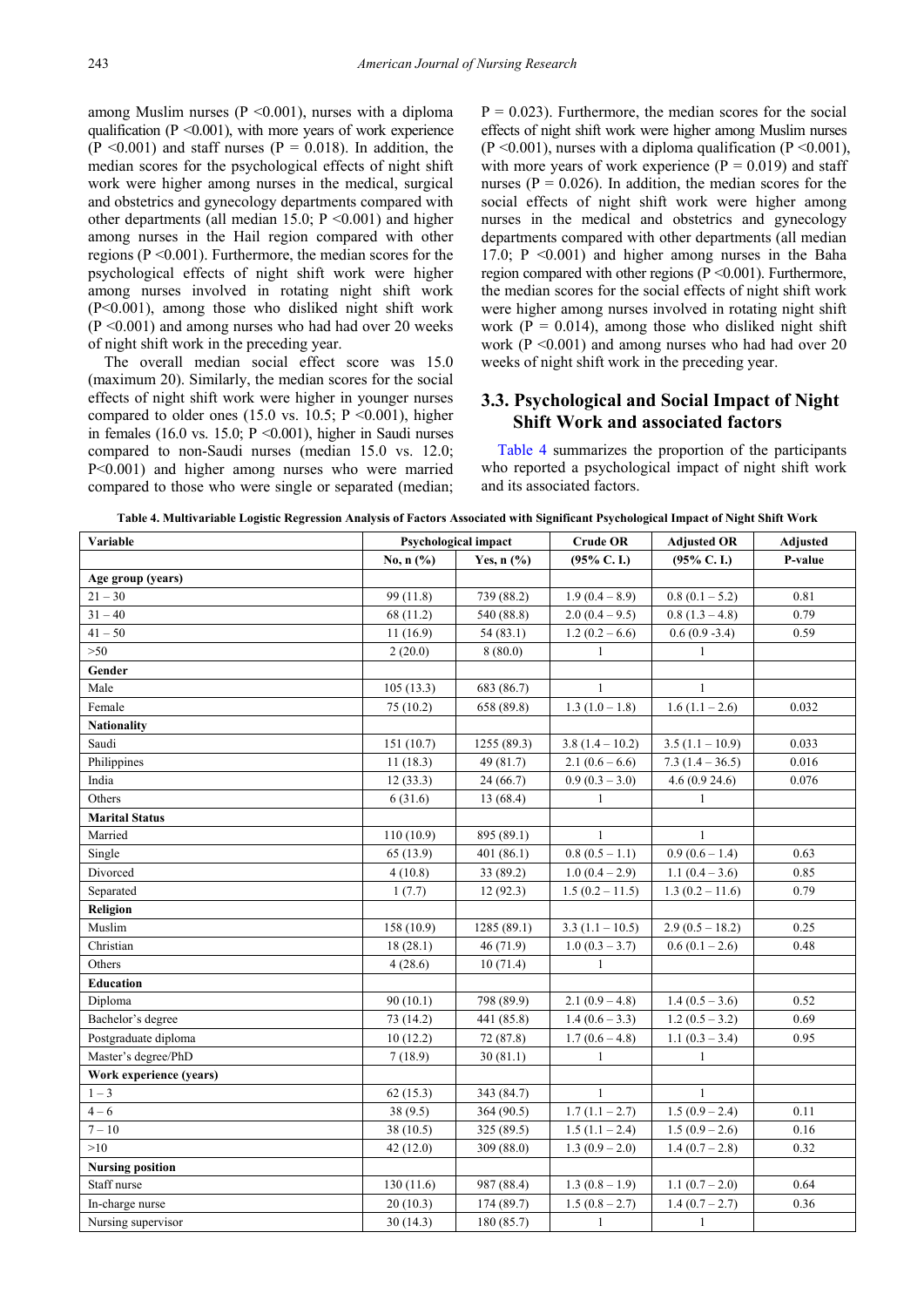| Variable                                       |             | Psychological impact                | <b>Crude OR</b>        | <b>Adjusted OR</b>     | <b>Adjusted</b> |
|------------------------------------------------|-------------|-------------------------------------|------------------------|------------------------|-----------------|
|                                                | No, $n$ (%) | Yes, $n$ $\left(\frac{9}{6}\right)$ | $(95\% \text{ C. I.})$ | $(95\% \text{ C. I.})$ | P-value         |
| <b>Department</b>                              |             |                                     |                        |                        |                 |
| Emergency                                      | 58 (14.6)   | 339 (85.4)                          | 1                      | 1                      |                 |
| Intensive care unit                            | 15(10.1)    | 133(89.9)                           | $1.5(0.8-2.8)$         | $1.2(0.6 - 2.4)$       | 0.55            |
| Surgical                                       | 9(6.9)      | 121(93.1)                           | $2.3(1.1-4.8)$         | $1.6(0.8-3.6)$         | 0.21            |
| Medical                                        | 11(8.0)     | 127(92.0)                           | $2.0(1.1-3.9)$         | $1.5(0.7 - 3.2)$       | 0.25            |
| Obstetrics & Gynecology                        | 13(11.5)    | 100(88.5)                           | $1.3(0.7-2.5)$         | $0.7(0.3-1.5)$         | 0.40            |
| Pediatrics                                     | 8(9.9)      | 73 (90.1)                           | $1.6(0.7 - 3.4)$       | $0.9(0.4-2.1)$         | 0.76            |
| Other                                          | 66 (12.8)   | 448 (87.2)                          | $1.2(0.8-1.7)$         | $1.1(0.7 - 1.7)$       | 0.67            |
| Night shift pattern                            |             |                                     |                        |                        |                 |
| Rotating                                       | 119(10.4)   | 1023(89.6)                          | $1.9(1.3-2.8)$         | $2.1(1.3-3.5)$         | 0.002           |
| Fixed                                          | 22(13.3)    | 143 (86.7)                          | $1.5(0.8-2.6)$         | $2.2(1.1-4.3)$         | 0.018           |
| Floating                                       | 39(18.2)    | 175(81.8)                           | 1                      | 1                      |                 |
| Likes night shift work                         |             |                                     |                        |                        |                 |
| Yes                                            | 77(32.6)    | 159(67.4)                           | $\mathbf{1}$           | $\mathbf{1}$           |                 |
| No                                             | 31(4.1)     | 716 (95.9)                          | $11.1 (7.1 - 17.6)$    | $11.5(7.1 - 18.8)$     | < 0.001         |
| Sometimes                                      | 72 (13.4)   | 466 (86.6)                          | $3.1(2.2 - 4.5)$       | $3.1(2.1 - 4.7)$       | < 0.001         |
| Night shifts done in the past one year (weeks) |             |                                     |                        |                        |                 |
| $1 - 5$                                        | 35(19.9)    | 141(80.1)                           | 1                      | 1                      |                 |
| $6 - 10$                                       | 18(11.0)    | 146(89.0)                           | $2.0(1.1 - 3.7)$       | $2.1(1.1-4.1)$         | 0.043           |
| $11 - 20$                                      | 30(11.2)    | 237 (88.8)                          | $2.0(1.1-3.3)$         | $1.6(0.9-3.0)$         | 0.13            |
| >20                                            | 35(9.4)     | 338 (90.6)                          | $2.4(1.4-4.0)$         | $2.4(1.3-4.3)$         | 0.004           |
| I cannot remember                              | 62(11.5)    | 479 (88.5)                          | $1.9(1.2-3.0)$         | $1.6(0.9-2.7)$         | 0.08            |

\*OR = odds ratio;  $95\%$  C.I. =  $95\%$  confidence interval.

A total of 88.2% (1341/1521) of the participants reported a psychological impact due to night shift work. After adjusting for confounders, being a female nurse (adjusted odds ratio [aOR] 1.6;  $95\%$  CI 1.1 – 2.6), being a Saudi (aOR 3.5; 95% CI 1.1 – 10.9) or Filipino national (aOR 7.3; 95% CI  $1.4 - 36.5$ ) and being involved in rotating (aOR 2.1; 95% CI  $1.3 - 3.5$ ) or fixed (aOR 2.2;  $95\%$  CI 1.1 – 4.3) night shift work were significant predictors of having a psychological impact due to night shift work [\(Table 4\)](#page-5-0). Furthermore, dislike (aOR 11.5; 95% CI 7.1 – 18.8) or occasional dislike for night shift work (aOR 3.1;  $95\%$  CI 2.1 – 4.7) and having had 6 -10 weeks (aOR 2.1; 95% CI 1.1 – 4.1) or over 20 weeks of night shift work in the preceding year (aOR 2.4; 95% CI 1.3 – 4.3) were other independent predictors of having a psychological impact due to night shift work [\(Table 4\)](#page-5-0).

[Table 5](#page-6-0) summarizes the proportion of the participants who reported a social impact of night shift work and its associated factors.

|  | Table 5. Multivariable Logistic Regression Analysis of Factors Associated with Significant Social Impacts of Night Shift Work |  |
|--|-------------------------------------------------------------------------------------------------------------------------------|--|
|  |                                                                                                                               |  |

<span id="page-6-0"></span>

| Variable              | Social impact |              | <b>Crude OR</b>        | <b>Adjusted OR</b>     | Adjusted |
|-----------------------|---------------|--------------|------------------------|------------------------|----------|
|                       | No, $n$ (%)   | Yes, $n$ (%) | $(95\% \text{ C. I.})$ | $(95\% \text{ C. I.})$ | P-value  |
| Age group (years)     |               |              |                        |                        |          |
| $21 - 30$             | 68(8.1)       | 770 (91.9)   | $11.3(3.2 - 40.1)$     | $5.1(0.9 - 30.2)$      | 0.08     |
| $31 - 40$             | 52(8.6)       | 556 (91.4)   | $10.7(3.0-38.1)$       | $3.8(0.7-20.5)$        | 0.13     |
| $41 - 50$             | 13(20.0)      | 52(80.0)     | $4.0(1.1 - 15.9)$      | $1.4(0.2 - 8.1)$       | 0.73     |
| >50                   | 5(50)         | 5(50)        |                        | $1.3(0.8-2.2)$         | 0.36     |
| Gender                |               |              |                        |                        |          |
| Male                  | 76 (9.6)      | 712 (90.4)   | $\mathbf{1}$           | $\mathbf{1}$           |          |
| Female                | 62(8.5)       | 671(91.5)    | $1.2(0.8-1.6)$         | $1.3(0.8-2.2)$         | 0.36     |
| <b>Nationality</b>    |               |              |                        |                        |          |
| Saudi                 | 110(7.8)      | 1296 (92.2)  | $1.4(0.3-6.1)$         | 1.1 $(0.2 - 5.6)$      | 0.95     |
| Philippines           | 16(26.7)      | 44 (73.3)    | $0.3(0.1-1.6)$         | $1.1(0.2 - 7.3)$       | 0.93     |
| India                 | 10(27.8)      | 26(72.2)     | $0.3(0.1-1.6)$         | $1.3(0.2 - 9.9)$       | 0.79     |
| Others                | 2(10.5)       | 17(89.5)     | 1                      | $\mathbf{1}$           |          |
| <b>Marital Status</b> |               |              |                        |                        |          |
| Married               | 90(9.0)       | 915(91.0)    | $1.8(0.4 - 8.5)$       | $2.3(0.4-12.1)$        | 0.33     |
| Single                | 42 $(9.0)$    | 424(91.0)    | $1.8(0.4-8.6)$         | $2.8(0.5 - 15.4)$      | 0.23     |
| Divorced              | 4(10.8)       | 33 (89.2)    | $1.5(0.2 - 9.3)$       | $2.3(0.3 - 17.2)$      | 0.43     |
| Separated             | 2(15.4)       | 11(84.6)     | $\mathbf{1}$           | 1                      |          |
| Religion              |               |              |                        |                        |          |
| Muslim                | 115(8.0)      | 1328 (92.0)  | $3.1(0.9 - 11.5)$      | $2.9(0.5 - 18.9)$      | 0.26     |
| Christian             | 20(31.2)      | 44 (68.8)    | $0.6(0.2 - 2.4)$       | $0.6(0.1-3.1)$         | 0.56     |
| Others                | 3(21.4)       | 11(78.8)     |                        | 1                      |          |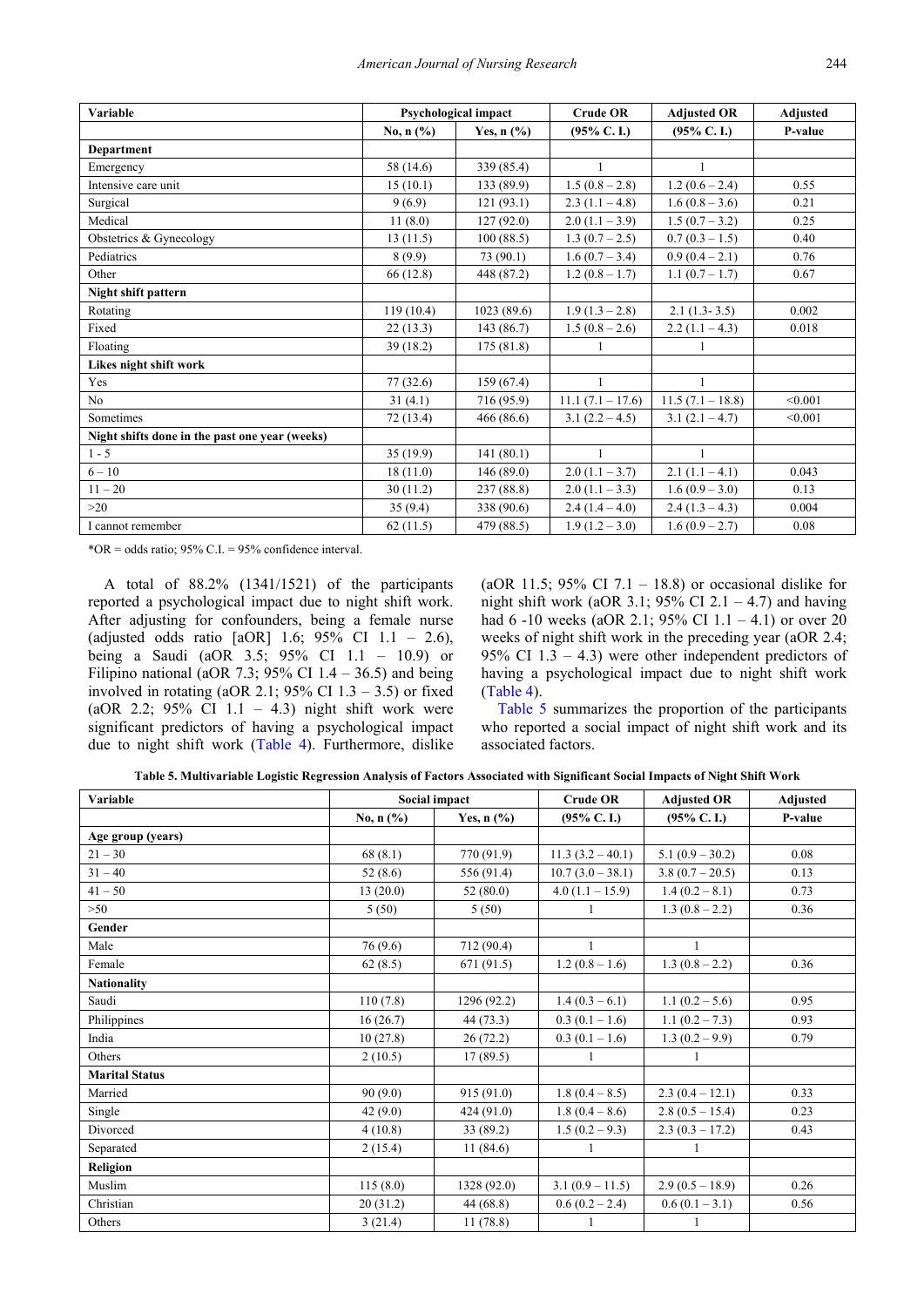| Variable                                          |            | Social impact | <b>Crude OR</b>    | <b>Adjusted OR</b> | <b>Adjusted</b> |
|---------------------------------------------------|------------|---------------|--------------------|--------------------|-----------------|
|                                                   | No, n (%)  | Yes, $n$ (%)  | $(95\%$ C.I.)      | $(95\% C. I.)$     | P-value         |
| <b>Education</b>                                  |            |               |                    |                    |                 |
| Diploma                                           | 70(7.9)    | 818 (92.1)    | $2.3(0.9-5.6)$     | $1.3(0.5-3.9)$     | 0.57            |
| Bachelor's degree                                 | 55 (10.7)  | 459 (89.3)    | $1.6(0.6 - 4.0)$   | $1.3(0.5 - 3.8)$   | 0.62            |
| Postgraduate diploma                              | 7(8.5)     | 75 (91.5)     | $2.1(0.6-6.7)$     | $1.1(0.3 - 4.1)$   | 0.86            |
| Master's degree/PhD                               | 6(16.2)    | 31(83.8)      | $\mathbf{1}$       | $\mathbf{1}$       |                 |
| Work experience (years)                           |            |               |                    |                    |                 |
| $1 - 3$                                           | 42(10.4)   | 363 (89.6)    | 1                  | $\mathbf{1}$       |                 |
| $4 - 6$                                           | 33(8.2)    | 369 (91.8)    | $1.3(0.8-2.1)$     | $1.2(0.7 - 2.0)$   | 0.58            |
| $7 - 10$                                          | 29(8.0)    | 334 (92.0)    | $1.3(0.8 - 2.2)$   | $1.6(0.9 - 3.0)$   | 0.14            |
| >10                                               | 34(9.7)    | 317 (90.3)    | $1.1(0.7 - 1.7)$   | $2.1(1.0-4.6)$     | 0.06            |
| <b>Nursing position</b>                           |            |               |                    |                    |                 |
| Staff nurse                                       | 94(8.4)    | 1023(91.6)    | $1.5(0.9 - 2.4)$   | $1.3(0.7 - 2.4)$   | 0.37            |
| In-charge nurse                                   | 19(9.8)    | 175 (90.2)    | $1.2(0.7 - 2.3)$   | $1.3(0.6 - 2.7)$   | 0.52            |
| Nursing supervisor                                | 25(11.9)   | 185(88.1)     | $\mathbf{1}$       |                    |                 |
| <b>Department</b>                                 |            |               |                    |                    |                 |
| Emergency                                         | 43 (10.8)  | 354 (89.2)    | $\mathbf{1}$       | $\mathbf{1}$       |                 |
| Intensive care unit                               | 10(6.8)    | 138 (93.2)    | $1.7(0.8 - 3.4)$   | $1.2(0.5 - 2.6)$   | 0.67            |
| Surgical                                          | 10(7.7)    | 120(92.3)     | $1.5(0.7 - 3.0)$   | $1.0(0.4 - 2.2)$   | 0.99            |
| Medical                                           | 8(5.8)     | 130 (94.2)    | $2.0(0.9 - 4.3)$   | $1.4(0.6 - 3.4)$   | 0.40            |
| Obstetrics & Gynecology                           | 12(10.6)   | 101(89.4)     | $1.1(0.5 - 2.0)$   | $0.6(0.3-1.3)$     | 0.20            |
| Pediatrics                                        | 6(7.4)     | 75 (92.6)     | $1.5(0.6 - 3.7)$   | $0.8(0.3 - 2.3)$   | 0.74            |
| Other                                             | 49 $(9.5)$ | 465 $(90.5)$  | $1.2(0.8-1.8)$     | $1.2(0.7 - 1.9)$   | 0.54            |
| Night shift pattern                               |            |               |                    |                    |                 |
| Rotating                                          | 89(7.8)    | 1053 (92.2)   | $1.9(1.2-2.9)$     | $2.1(1.2 - 3.7)$   | 0.009           |
| Fixed                                             | 20 ()12.1  | 145 (87.9)    | $1.1(0.6 - 2.1)$   | $1.8(0.9 - 3.8)$   | 0.09            |
| Floating                                          | 29 (13.6)  | 185 (86.4)    | $\mathbf{1}$       | $\mathbf{1}$       |                 |
| Likes night shift work                            |            |               |                    |                    |                 |
| Yes                                               | 69(29.2)   | 167(70.8)     | 1                  | 1                  |                 |
| No                                                | 23(3.1)    | 724 (96.9)    | $13.0(9.9 - 21.5)$ | $13.7(7.9 - 23.8)$ | < 0.001         |
| Sometimes                                         | 46(8.6)    | 492 (91.4)    | $4.4(2.9-6.7)$     | $4.8(3.0 - 7.6)$   | < 0.001         |
| Night shifts done in the past one year<br>(weeks) |            |               |                    |                    |                 |
| $1 - 5$                                           | 28 (15.9)  | 148(84.1)     | $\mathbf{1}$       | $\mathbf{1}$       |                 |
| $6 - 10$                                          | 16(9.8)    | 148 (90.2)    | $1.8(0.9 - 3.4)$   | $1.5(0.7 - 3.2)$   | 0.30            |
| $11 - 20$                                         | 22(8.2)    | 245 (91.8)    | $2.1(1.2-3.8)$     | $1.8(0.9 - 3.6)$   | 0.12            |
| $>20$                                             | 27(7.2)    | 346 (92.8)    | $2.4(1.4-4.3)$     | $2.5(1.3-4.9)$     | 0.007           |
| I cannot remember                                 | 45(8.3)    | 496 (91.7)    | $2.1(1.3-3.5)$     | $1.7(0.9 - 3.0)$   | 0.08            |

 $*OR = odds ratio$ ; 95% C.I. = 95% confidence interval.

A total of 90.9% (1383/1521) of the participants reported a social impact due to night shift work. After adjusting for potential confounders, being involved in rotating (aOR 2.1; 95% CI  $1.2 - 3.7$ ) night shift work, dislike for night shift work (aOR 13.7;  $95\%$  CI 7.9 – 23.8) or occasional dislike for night shift work (aOR 4.8; 95% CI  $3.0 - 7.6$ ) and having had over 20 weeks of night shift work in the preceding year (aOR 2.5; 95% CI  $1.3 - 4.9$ ) were independent predictors of having a social impact due to night shift work [\(Table 5\)](#page-6-0).

### **4. Discussion**

This large survey has indicated that the concern that night shift nurses do not get enough recognition and appreciation compared to day shift nurses for the work they do drives the psychological effects of the shift work among nurses in SA and that, despite this concern, they retain their ability to maintain a positive attitude to the work. In addition, the survey has shown that over

four-fifths of nurses dislike or occasionally dislike night shift work. Thus, it is likely that these concerns, coupled with their dislike for night shift work, drives the psychological impact of night shift work among nurses and predisposes them to develop mental disorders, such as anxiety [\[14,15\],](#page-9-3) depression and mood disorders, coupled with shift work's other physiological effects [\[14,15,17\].](#page-9-3) This study's findings suggest that the development of strategies that reward night shift work may help lower the psychological effects on the nurses who are involved in the shift work. A systematic review by Li et al. suggested that the integration of napping during a night shift is beneficial to nurses' health, their psychomotor vigilance and their performance [\[33\].](#page-9-16)

Furthermore, this study has shown that the social effects of night shift work are driven by the nurses' concerns about their inability to maintain social relationships while working night shifts and that this effect is lowered if they receive understanding and support from their family members. This finding is consistent with other studies that have shown that the nurses engaged in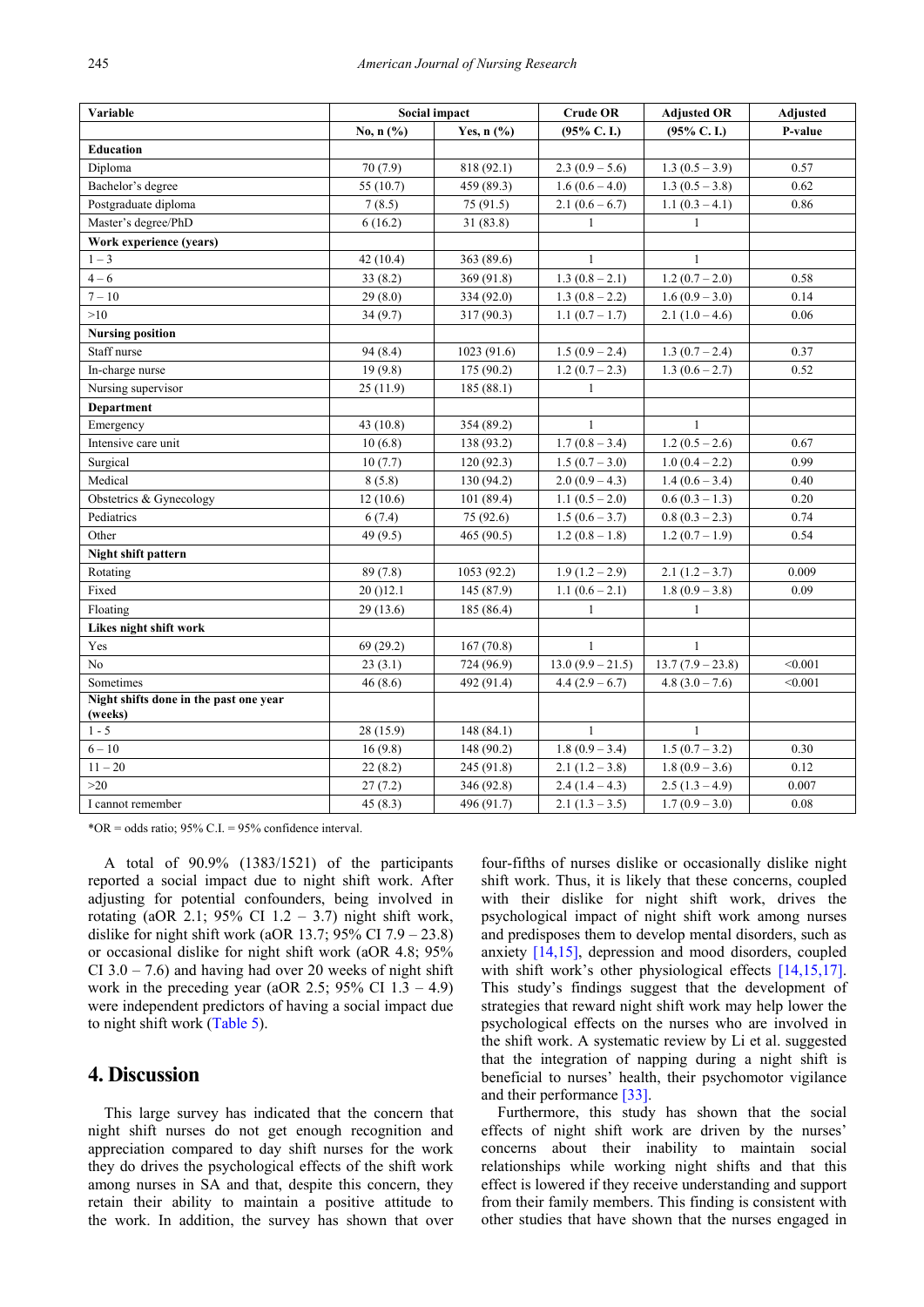night shifts experience social isolation and lower partnership and job satisfaction rates [\[23,24,25,26\].](#page-9-8) Another study showed that lack of support from family members also increases the social effects of night shift work among nurses [\[21\].](#page-9-6) However, this study's findings have suggested that the social effects of night shift work could be lowered through the support and understanding of their work schedules from their family members.

This study has found that the mean and median scores of the psychological and social effects items were high, indicating the questionnaire's ease of use and the likelihood that a high proportion of the respondents experienced psychosocial issues due to the night shift work, although these effects varied across the participants' demographic profile, which is consistent with studies carried out elsewhere [\[22,31,32\].](#page-9-7) The study's findings have shown that almost 88% of the nurses engaged in night shift work had felt a psychological impact due to night shift work. Female nurses were almost twice as likely to experience the psychological effects of night shift work compared to male nurses, which might be due to additional responsibilities in their homes that prevent them from having adequate sleep or rest during the day. The reason why Saudi and Filipino nurses had a higher risk of experiencing the psychological impacts of night shift work is not clear and calls for further investigation. In addition, this study found that nurses involved in rotating or fixed night shift work were at least twice as likely to have a psychological impact due to night shift work. Moreover, having a dislike for night shift work and having over 20 weeks of night shift work in the preceding year were other risk factors that should be considered during the preparation of duty schedules for nurses in SA.

In addition, this study has found that almost 91% of the participants experienced a social impact due to night shift work. This indicates that there is a need for strategies to address the psychosocial impact of night shift work in the setting, probably through the creation of incentives, the introduction of support groups and support from the nurses' family members. Furthermore, being involved in rotating night shift work, dislike for night shift work and having had over 20 weeks of night shift work in the preceding year were factors that independently predicted the occurrence of social impacts due to night shift work among the nurses. The reasons for the high social impact of night shift work among the nurses are most likely intertwined with cultural and religious beliefs. A survey by Nasrabadi et al. in Iran reported that most of the respondents stated that working night shifts was associated with a negative socio-cultural image of themselves, as well as their family members and the general public [\[26\].](#page-9-11) Thus, these socio-cultural factors need to be explored further and should be considered during the preparation of work schedules for nurses working in the public sector in SA.

This study's strength is that it was carried out among a large population of nurses from all regions in Saudi Arabi and might, therefore, be representative of the situation in the country. Second, the study utilized a simple questionnaire that was easy to administer in various formats and, third, the study identified the independent predictors of experiencing psychosocial impacts due to night shift work. However, the study has some limitations. First, this was a cross-sectional study and, therefore, the findings should not be used to make any causal inferences. Second, no formal sample size calculation was performed as it was planned that the survey would reach all nurses working in the public sector in all regions of the country. Third, the spread of public facilities in the regions might not be uniform, which might have led to differences in the proportion of nurses surveyed across the regions. Fourth, the study did not include an additional qualitative survey in order to triangulate the study findings. An additional qualitative study might have identified other socio-cultural themes driving the psychosocial impact of night shift work that this survey missed.

# **5. Conclusion**

There is high psychosocial impact of night shift work among nurses in SA. This calls for further investigation to understand other contextual issues that might be contributing to the psychosocial impact of night shift work among nurses. In addition, there is a need to identify and develop ways to support nurses engaged in night shift work. Individuals who belong to the at-risk groups should be prioritized during preparation of duty schedules and their family members need to be encouraged to provide them with support.

### **Acknowledgments**

The author would like to thank all the nurses who agreed to take part in this study for their valuable time and feedback.

### **Disclosure**

The author reports no conflicts of interest in this work.

# **References**

- <span id="page-8-0"></span>[1] Pati, A.K., Chandrawanshi, A. and Reinberg, A. "Shift work: consequences and management". *Curr Sci*. 8: 32-52. 2001.
- <span id="page-8-5"></span>[2] Books, C., Coody, L.C., Kauffman, R. and Abraham, S. "Night shift work and its health effects on nurses". *Health Care Manag (Frederick)*. 36: 347-353. 2017.
- <span id="page-8-1"></span>[3] Dall'Ora, C., Griffiths, P., Ball, J., Simon, M. and Aiken, L.H. "Association of 12h shifts and nurses' job satisfaction, burnout and intention to leave: findings from a cross-sectional study of 12 European countries". *BMJ Open*. 5: e008331. 2015.
- <span id="page-8-2"></span>[4] Kerkhof, G.A. "Shift work and sleep disorder comorbidity tend to go hand in hand". *Chronobiol Int*. 35: 1-10. 2017
- <span id="page-8-3"></span>[5] Cheng, P. and Drake, C.L. "Psychological impact of shift work". *Curr Sleep Med Rep*. 4: 104-109. 2018.
- <span id="page-8-4"></span>[6] Khamisa, N., Peltzer, K. and Oldenburg, B. "Burnout in relation to specific contributing factors and health outcomes among nurses: a systematic review". *Int J Environ Res Public Health*. 10: 2214-2240. 2013.
- [7] Almajwal, A.M. "Stress, shift duty, and eating behavior among nurses in Central Saudi Arabia". *Saudi Med J*. 37: 191-198. 2016.
- [8] Vidotti, V., Ribeiro, R.P., Galdino, M.J.Q. and Martins, J.T. "Burnout Syndrome and shift work among the nursing staff". *Rev Lat Am Enfermagem*. 26: e3022. 2018.
- [9] Selivi, Y., Özdemir, P.G., Özdemir, O., Aydin, A. and Beşiroğlu, L. "Influence of night shift work on psychologic state and quality